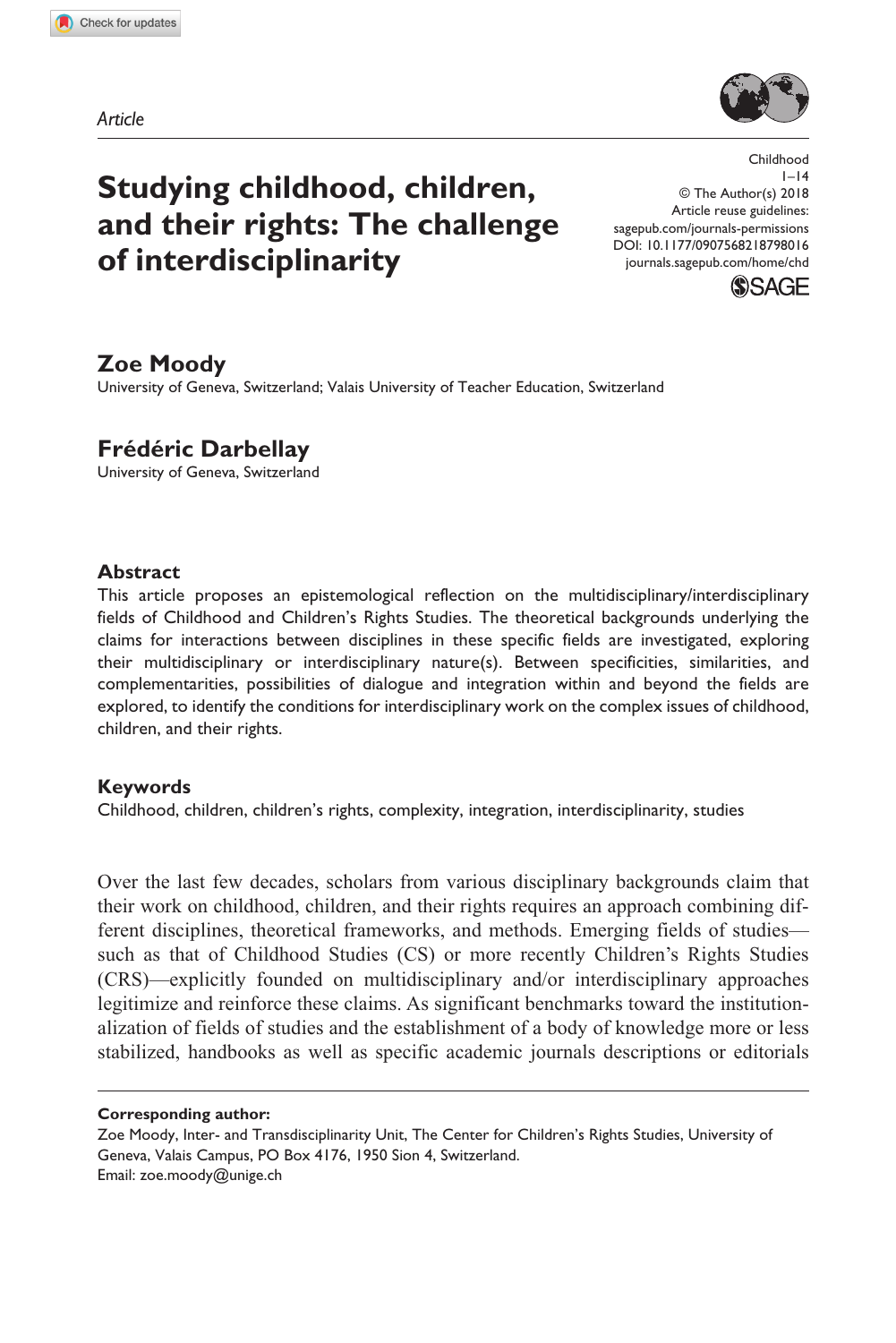show to a certain extent how disciplinary perspectives interact and are integrated by scholars themselves within their research. For instance, *The Palgrave Handbook of Childhood Studies* (Qvortrup et al., 2009a), *The Routledge International Handbook of Children's Rights Studies* (Vandenhole et al., 2015), and various papers of the journals *Childhood* (Alanen, 2010, 2012; Hanson, 2014; Thorne, 2007) or *The International Journal of Children's Rights* (Freeman, 1998; Mayall, 2000; Reynaert et al., 2009) among others provide insights on how the multidisciplinary/interdisciplinary study of childhood, of children, and of their rights is organized and conducted.

However, beyond the apparently consensual discourse on the necessity of interdisciplinary work, the challenges scholars face to produce "genuine" interdisciplinary data can be noted (see Alanen, 2012; Bühler-Niederberger, 2010; Carnevale et al., 2015; Quennerstedt, 2013). Also, despite the general use of the notions of CS and CRS among specialists, it remains difficult to reach an overall and broadly shared definition of these fields. Discussions, contradictions, mutual inclusions, or exclusions and areas of obvious overlapping, whatever the quality of the definitions, are frequently observed. Are children's rights a mere component of childhood, which should be studied as such? On the contrary, is childhood understood as a social construct, one among many standpoints useful to apprehend the complex issue of children's rights but itself insufficient? How do these fields of studies define themselves separately and in relation to each other? How do they deal with the multidisciplinarity/interdisciplinarity they claim to build upon? Finally, how does this shared interdisciplinary focus impact exchanges and cross-fertilization between the fields and contribute to their respective theoretical development?

This article aims to contribute to the epistemological reflection conducted on the multidisciplinarity/interdisciplinary fields of CS and CRS; by focusing on the theoretical foundations of interdisciplinary work in the fields and suggesting ways of overcoming the challenges that lie at the intersection(s) between them. Considering the added value of epistemological bases to organize the study of complex issues, this article proposes a theoretical and qualitative comparative analysis of most representative seminal works (handbooks, aims and scopes of journals, and articles), which clearly state their intent to study and/or stabilize one or the two fields referred to and their mutual interactions. Although these issues are more broadly disseminated and discussed, this contribution is indented as an in-depth analysis, also partly answering the call for more critical approaches of CRS (see notably, Hanson and Nieuwenhuys, 2012; Reynaert et al., 2012, 2015).

## **Interdisciplinary objects of study**

Childhood, children, and children's rights are commonly regarded as multidisciplinary/ interdisciplinary objects of study. Across disciplinary boarders or resolutely at their interface, researchers argue for instance that "[t]he living realities of children and young people cannot be compartmentalized to neatly fit academic disciplines and university structures," providing a comprehensive understanding of these issues thus "implies combining various disciplinary perspectives" (Reynaert et al., 2015: 8). Underpinning these claims lays the idea that childhood, children, and their rights are, as Alanen (2012) writes, "highly complex and multifaceted" research objects which require collaborations between scholars of different disciplinary backgrounds in order to overcome the limits of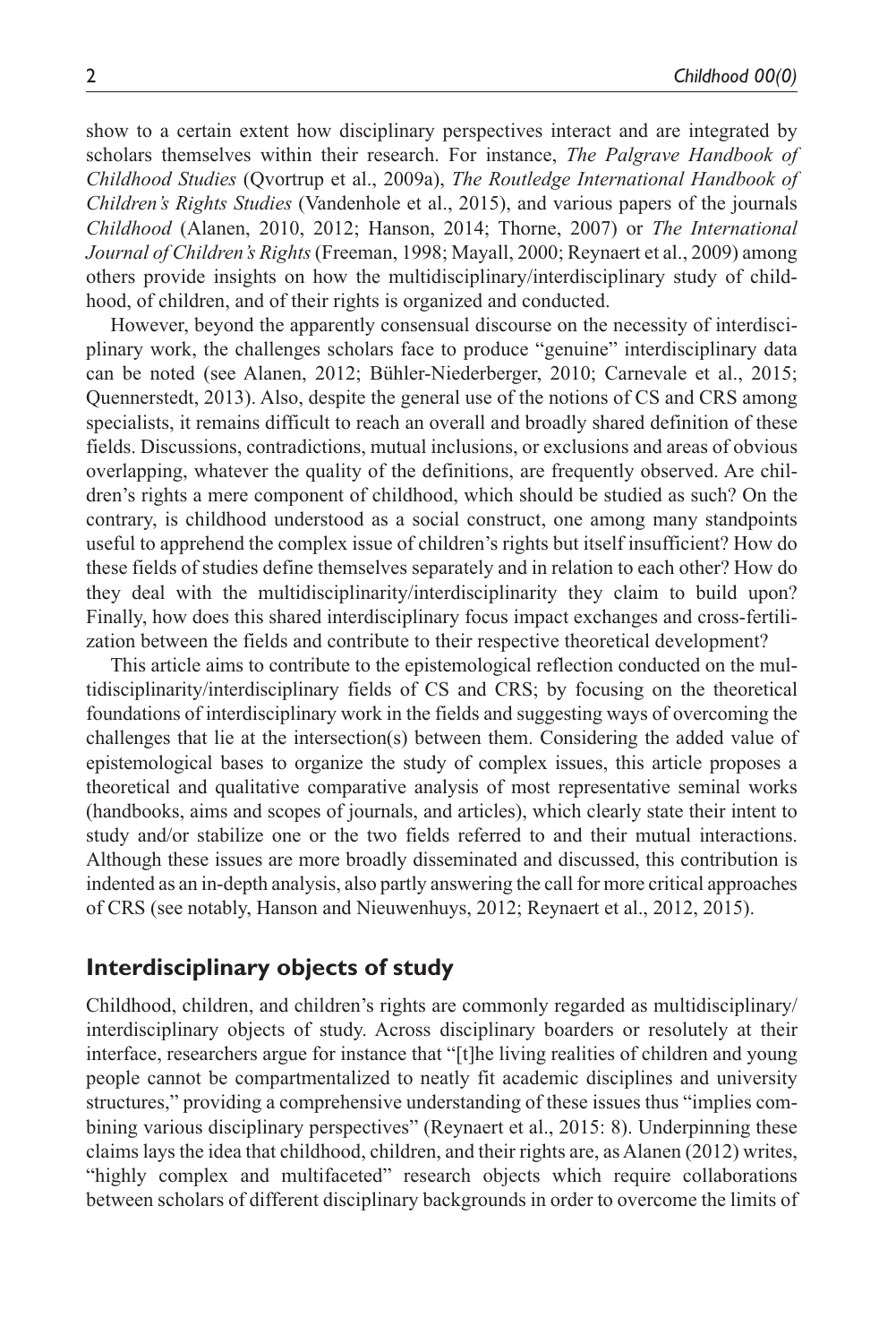their own disciplines and find "innovative solutions to the problems at hand" (p. 420). By so doing, scholars acknowledge the added value of fine combinations of disciplinary perspectives to build a holistic understanding of these research objects, overcoming sterile dichotomies, binaries, and dualisms as well as analytic reductions followed by simplistic additions of bits of knowledge (see Hanson and Nieuwenhuys, 2012; James and James, 2008; Prout, 2005).

Moving beyond this alleged consensus and the common metaphor of studying these objects at the crossroads of disciplines—where no one ever actually meets or talks it is worth noting (except in the event of an accident)—these common understandings deserve to be examined in an epistemological perspective. Why and how can CS and CRS be considered as multidisciplinary or interdisciplinary fields of research? Which disciplines contribute to understand the fields' complexity and how do these disciplines interact? What is behind the "Studies" label, merely new disciplines built following a paradigmatic logic or conversely a subtle and novel organization of disciplines?

#### *Interdisciplinarity and complexity*

One of the core arguments behind the call for an interdisciplinary approach to study objects such as childhood, children, and their rights is their inherent complexity. As Klein (2004) shows, the link between interdisciplinarity and complexity appears to be "evident" although "[c]omplexity is no less plural than interdisciplinarity" (p. 2). Clarifying the theoretical relation between these ideas has powerful implications and can improve interdisciplinary work. Based on the scholarly work conducted on complexity (see Darbellay, 2005; Klein, 2001, 2004; Morin and Le Moigne, 1999), these objects of research reflect most of the relevant features of a complex system. First, they are composed of several variables, in constant interaction. Childhood, for instance, can be regarded as a natural condition, a social construction, and a structural space. It is the interplay of these various components—more or less identical or different depending on the viewpoint—that provides a complex understanding of childhood. Therefore, the links between these components, and this is the second feature of a complex system, are dynamic, recursive, and non-linear. To address the child as a social actor requires considering the complex nexus of structure and agency, researchers thus have to go back and forth from sociology to social anthropology combining questions and methods (see James, 2010; James and James, 2008; James and Prout, 1997). This dynamic movement is an emergent process that leads to a co-production nexus and allows the creation of new meaning for the findings, for example, "childhood is socially constructed and […] children are active social agents in the construction of their own childhoods" (James, 2010: 486).

Third point, a complex system is not reduced to its components, as the famous saying goes, "the whole is greater than the sum of its parts." The simplistic addition of our knowledge on the child's psychological development to that on the process of socialization cannot offer a comprehensive understanding of how the child experiences his or her actual life while progressively moving toward adulthood (Alanen, 2014; Ryan, 2011; Thorne, 2007). Moreover, a hologrammatic principle reinforces the object's complexity (Darbellay, 2005; Morin and Le Moigne, 1999). This principle highlights the fact that the part is not only in the whole, but also that the whole is in the part. As Nieuwenhuys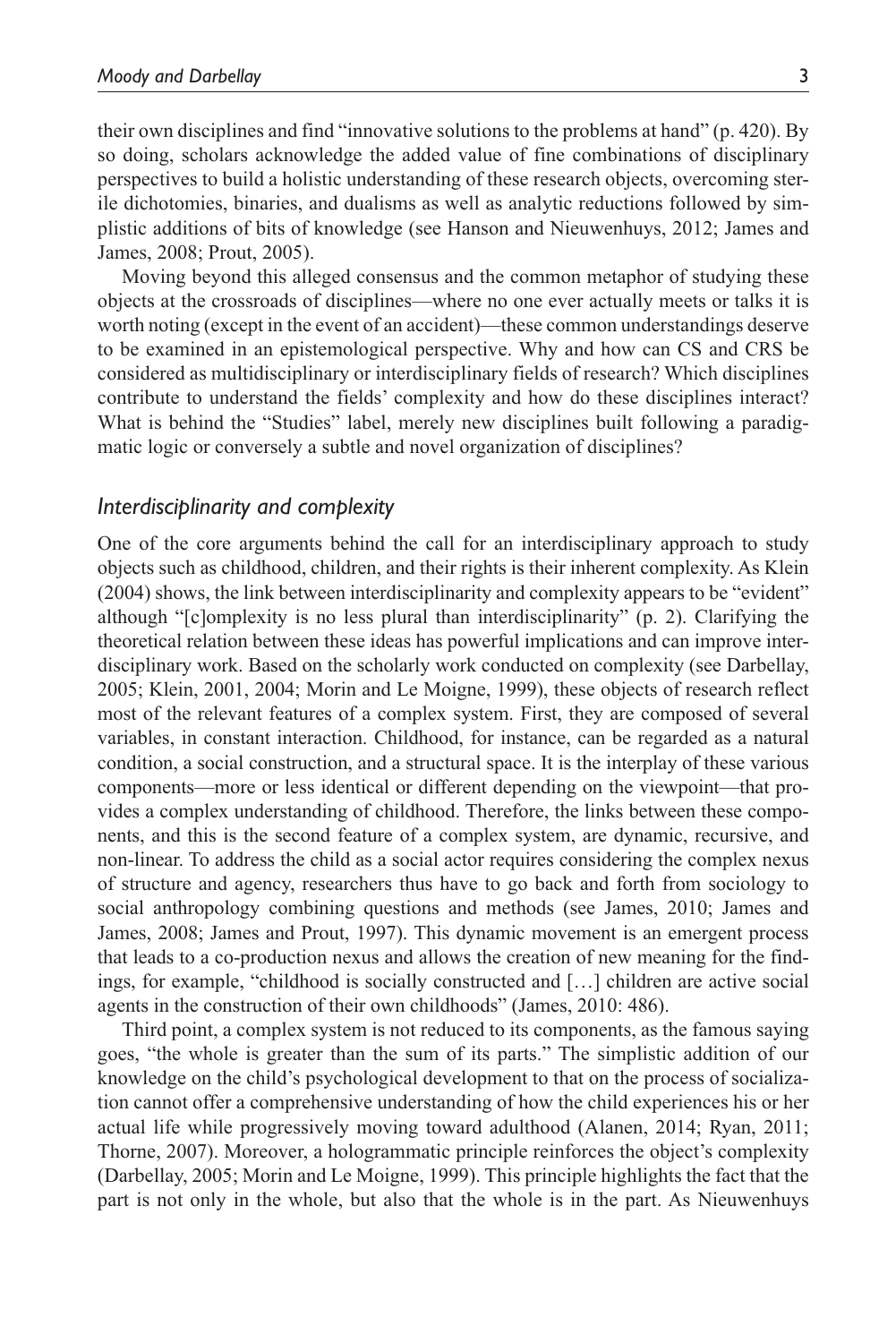(2008) writes, "limiting our understanding of children's rights to legal codes, however widely endorsed, would severely limit, not increase, both children's entitlements and our understanding of children's subjectivity in the making of both culture and childhood" (p. 8). Structures configure Children's rights as a whole, as much as Children's rights are at play in structures. This leads us to the fourth distinctive trait: a complex system is an emerging one. It is a result of the interaction between its elements, throughout a coconstructive process. Unity and diversity can be though as complementary considered as the paradox of "unitas multiplex" (Morin and Piattelli-Palmarini, 1983: 194): thought as a whole, the system—childhood(s) or children's rights—is one and homogeneous and seen in terms of its constituents—structures, relationships, processes, norms, and so on—it is diverse and heterogeneous.

The last feature that emphasizes the complexity of childhood, children, and their rights as objects of study lays within the interdependence of the observing subject and observed object (Darbellay, 2005). As in many other cases in social sciences, research devices are not neutral for the observed object, which should *de facto* be called subject. When working with children, the challenge is all the greater given that "adults have power over children in all known societies" (Boyden and Ennew, 1997: 9). The tremendous production of literature on research about and with children over the past decade is a strong indicator of this interdependence (e.g. Alderson, 2001; Christensen and James, 2008; Lundy and McEvoy, 2011; Melton et al., 2014; Spyrou, 2011); just about as much as "a key feature of the growth of childhood studies" according to James and James (2008: 27).

Identifying the complexity of childhood, children, and children's rights underscores the need to combine various disciplinary perspectives to give full account of it and better reflect reality.1 Also, it shows that these objects of study can be subjects in their own right in numerous disciplines. Most importantly, clarifying the theoretical assumptions underpinning the need for interdisciplinary work on behalf of complexity is a means to aim toward "more self-conscious focus on the process of integration" (Klein, 2001: 54), which is a key aspect of disciplinary combinations and a way to overcome solely multidisciplinary approaches.

## *Interdisciplinarity and studies*

Anyone who seeks dialogue, interaction, or eventually to break down barriers between disciplines is confronted to the profusion of terms that revolve around the idea of interdisciplinarity. Pluridisciplinarity, multidisciplinarity, polydisciplinarity, crossdisciplinarity, interdisciplinarity, transdisciplinarity, postdisciplinarity, and so on, so many prefixes that reshape and transform the core concept of discipline. Without detailing definitions and currents of thought flowing from studies on interdisciplinarity as such, we will focus on three concepts that stand out in the literature: multidisciplinarity, interdisciplinarity, and transdisciplinarity (see Aboelela et al., 2007; Darbellay, 2015; Huutoniemi et al., 2010; Klein, 1990; Piaget, 1972). These concepts are structuring for the study of interconnections between disciplines for they show the progression between the different levels in complexity of disciplinary configurations. From *multi*disciplinarity to *inter*disciplinarity and then to *trans*disciplinarity, the semantic and epistemological dynamics are similar.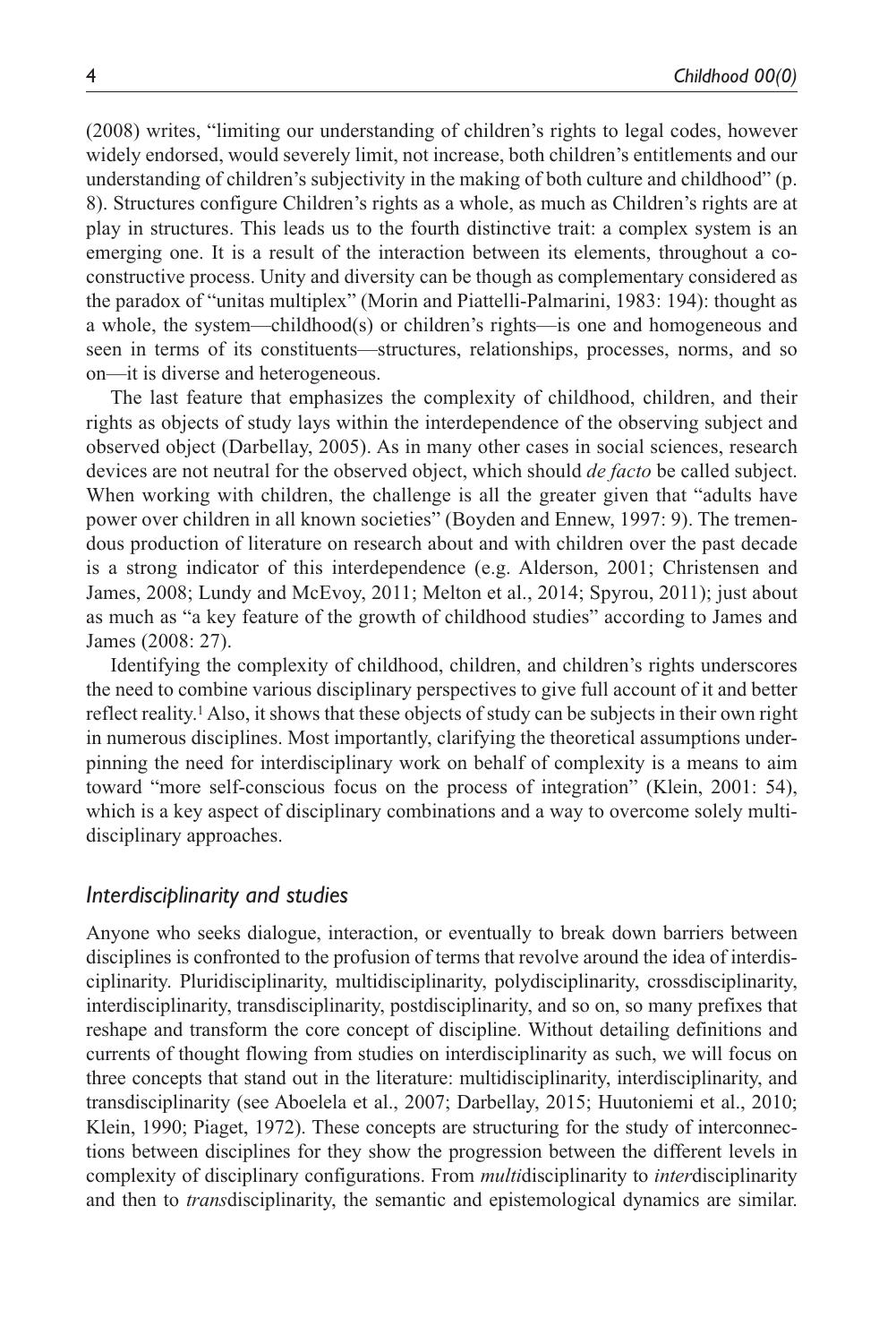These approaches are grounded into clearly identified disciplines, while at the same time nourished by their dynamic interactions and the dense network of relations which they form. It is in this dynamic that interdisciplinarity finds its particular significance. Between (*inter*-) the disciplines, such an approach outreaches their simple juxtaposition—as in the case of multidisciplinarity—and represents a stage in the progressive integration of disciplines, which is the purpose of a transdisciplinary perspective.2 Disciplinary divisions are thereby in reciprocal interaction and reconfigured throughout the dialogue between scientific cultures and the resolution of societal problems, and in this case, the concrete problems related to childhood, children, and the exercise of their rights.

This integration process and overflow of disciplinary boundaries are typical of multidisciplinary fields of studies—such as CS and CRS—which cannot be reduced to a disciplinary and paradigmatic vision of knowledge production (Darbellay, 2014). Therefore, *Studies* have intricate relations with the still massively disciplinary organization of the academic world. In this context, are CS and CRS genuinely innovative and creative realms of knowledge on institutional, conceptual, theoretical, and methodological levels or are they compelled to eventually adopt a disciplinary operating mode to survive? On the one hand, these fields call for inter- or even transdisciplinary cognitive openness to address the complexity of the issues they cover, which cannot be studied from one single disciplinary standpoint. On the other hand, the need to suit institutional requirements and conditions of academic socialization (paradigmatic structuring, publishing, networking, course of study, and research funding) puts them in a paradoxical tension, typical of fields of studies that take up the challenge of interdisciplinarity. The diversity of *Studies* raises the more general question of the tension between their aim to emancipate or to escape too narrow disciplinary anchors and the disciplinarization trend they face while having to make it through the disciplinary organized academia. This paradox does not necessarily have to be seen as an obstacle, rather as a richness providing scholars with the opportunity to think about new ways of organizing and producing knowledge.

This dialectic between the need to build upon and borrow from the multiple disciplines convoked in CS and CRS and the requirement to reorganize them within and in between each of these fields, according to internal and reciprocal logics, is constitutive of their respective evolutions. Also, it emphasizes the challenges these fields of studies face beyond the difficult task of producing interdisciplinary work/knowledge. The positioning of CS and CRS with respect to one another and more broadly in academia is therefore highly instructive.

## **CS and CRS: From distinctiveness to integration**

Beyond the similar challenges CS and CRS face—that are more or less the same as those faced by any other multidisciplinary field of studies—these fields have their own specificities, on epistemological, empirical, and institutional levels. They do not always build upon the same core disciplines; their publication strategies sometimes diverge and their social impact or aims also are different. However, there are some areas of overlapping, cross-fertilizing, and conscious dialogue. Convergence and mutual inclusion are a reality for scholars anchored in one field or another or who choose to travel from one to the other in a linear or in a dynamic perspective.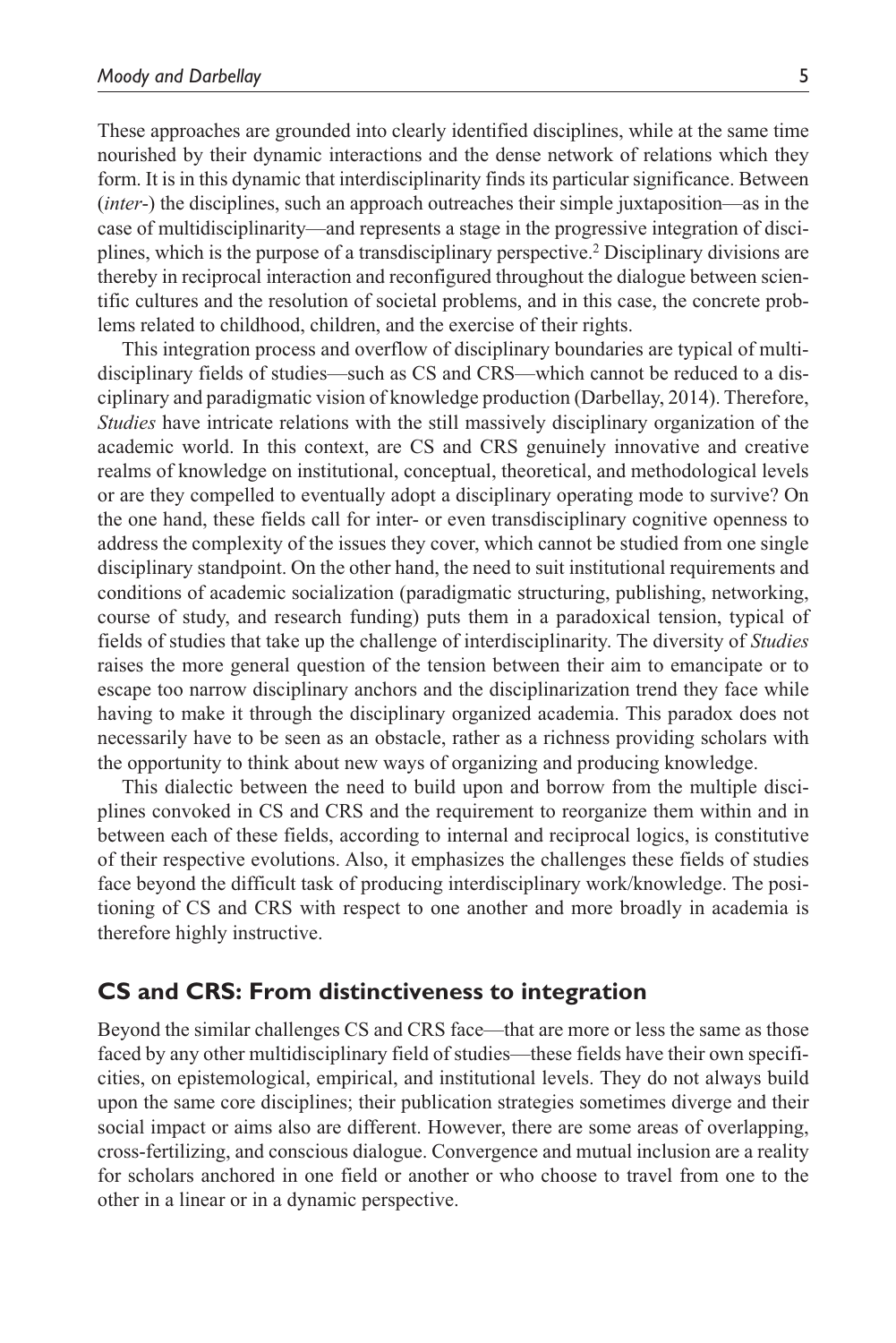Identifying these modes of interaction is crucial to overcome the "intensive debate on how disciplines (should) relate to and interact with each other," as Reynaert et al. (2015: 11) describe it, as well as the difficulty to "define the borders between sciences allegedly more focused on the individual, like psychology, and for instance, sociology, anthropology, geography and law, which claim a much broader context as their remit" underlined by Qvortrup et al. (2009b: 3). It shows indeed that interdisciplinarity is plural and defines itself in relation to contexts, fields of studies, and disciplines: its nature will vary from one field, scholar, or research project to another in a dialogical and conversational perspective (Alanen, 2018; Darbellay, 2014).

## *Definitions of CS and CRS*

Interestingly, definitions of CS and CRS proposed by scholars of the fields themselves are mutually inclusive. In their *Key Concepts in Childhood Studies*, James and James (2008) define the field of CS as "The interdisciplinary study of the early period of the human life-course that is legally recognized and socially (as well as, in part, scientifically) defined as childhood, as distinct from adulthood" (p. 25). Emerging from this short definition appears the idea of various disciplines contributing to the understanding of a commonly defined phenomenon in opposition to another (adulthood). The identification of the object of study of CS therefore requires a careful examination of what definitions of childhood are given in their core disciplines as well as in practices more generally; one of those being the legal definition of childhood. This inclusion of children's rights in the attempt of defining CS also appears in the introduction of *The Palgrave Handbook of Childhood Studies*, in which Qvortrup et al. argue that one of the features of CS is to study children's agency and voice. They (Qvortrup et al., 2009b) add,

It is interesting that the UNCRC [United Nations Convention on the Rights of the Child] was formulated during the same period as the breakthrough in childhood studies, because this momentous document also granted children participatory potential and endowed them with participatory rights, even though they were restricted compared to those held by adults. (p. 5)

This historical convergence between the activities conducted in the field of CS and those carried out by the children's rights movement is regularly underlined, as in the introduction of *The Routledge International Handbook of Children's Rights Studies* (Reynaert et al., 2015; see also Alanen, 2010; Freeman, 1998, 2012). Although the historical developments of children's rights and CRS cannot be summed up to a movement implementing in practice and policy ideas developed on an academic level (see notably Dekker, 2009; Hofstetter, 2012; Moody, 2014, 2016), it does seem that the *new child image* or *new childhood paradigm*, as referred to in the literature, is a point of encounter between CS and CRS.

Qvortrup et al. (2009b: 4–6) discern five characteristics of this new childhood paradigm, which could theoretically apply to both fields: (1) *The study of "normal" childhood*, in opposition to previous trends focusing mainly on children deviating from what was seen as desirable conditions or on children encountering problems; (2) *A critique of the conventional socialization perspective*, "to enhance the visibility of children here and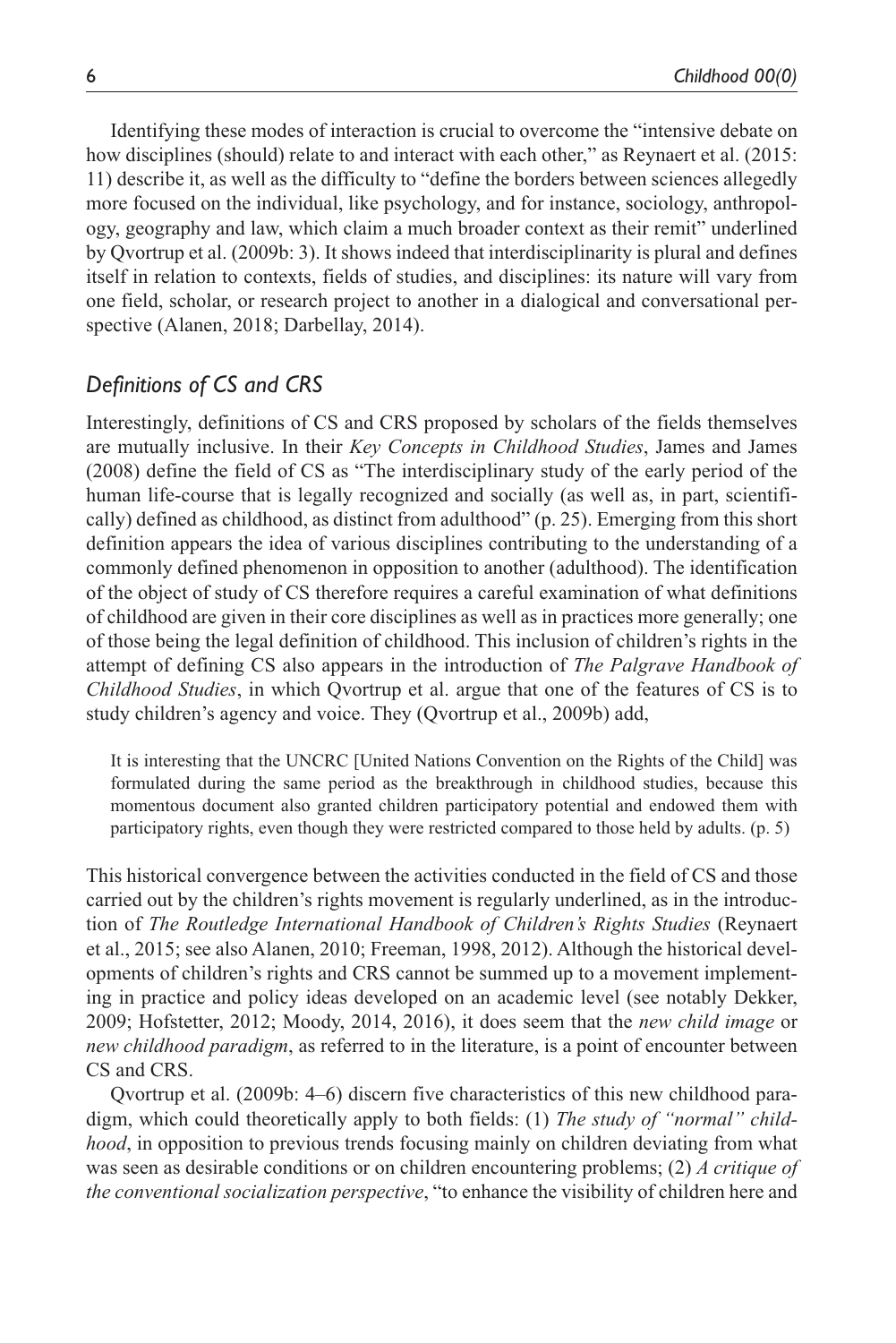now, […] and to understand, […] children and their life worlds *in their own right*" (Qvortrup et al., 2009b: 5); (3) *Agency and voice for children*, CS scholars aim to look into the prejudices children face being "reduced to vulnerable people to be protected" and therefore never considered as "participants in the larger social fabric" (Qvortrup et al., 2009b: 5); (4) *Structural constraints on childhood*, taking into account parameters such as economics, technology, urbanization, and so on to study childhood and also to compare how various contexts impact childhood; and (5) *The use of ordinary social scientific methods to study children and childhood*, rejecting the idea that studying children necessarily requires specific methods, allowing to overcome their "[conceptual incarceration] in a microworld […] of particularism" (Qvortrup et al., 2009b: 6).

A priori, children's rights scholars do not disagree with these five points (e.g. Freeman, 1998, 2012; Mayall, 2000, 2015). It is however the way they conduct them that differs, challenging by so doing the paradigm, nourishing some CS internal critiques (see Prout, 2005, 2011; Tisdall and Punch, 2012) and encouraging researchers to reconsider some of its dimensions. One can identify three main axes where these differences are at play and where the two fields thus cross-fertilize. First, CRS are concerned by "normal" as well as vulnerable childhood and by how children's rights apply in various contexts. While CRS have very broadly benefited from the urge to overcome the sole focus on "at-risk" children, progressively including equal human rights in addition to special protection provisions in legal documents (Hanson, 2012; Moody, 2016), the rights perspective leads researchers to admit that "different and even competing childhood images can *coexist in one single person*" (Desmet et al., 2015: 414). In a feedback loop, CS can build upon this understanding to overcome some criticized dichotomies—such as childhood versus childhoods (James, 2010)—and more specifically find greater coherence between the first and fourth characteristics of this paradigm ("normal" childhood and the impact of context). Second, CRS do not rely as heavily on Sociology and are therefore less crossed by the need to position themselves against previous dominant modes. The critique perspective is in this case aimed more specifically at overcoming top-down approaches of human and children's rights (Hanson and Nieuwenhuys, 2012; Liebel, 2012; Pupavac, 2001; Reynaert et al., 2012). This focus invites CRS to examine the debate about the nature of children's rights and how rights are given meaning depending on the context and by children themselves, considering structural as well as natural and other constraints, which is a path that has been called-on and followed by various scholars working in the field of CS over the last decade. For instance, when studying the incoherence between international standards in respect to children's enrollment in armed conflicts and their own perspectives on the issue (e.g. Drumbl, 2012), it is scholars from CRS that contribute to problematize traditional socialization and developmental models. One can say that the problem-framing and -solving approach differ, while the findings are very similar. Finally, it can be added that CRS scholars claim and aim to build strong link with practices, relying quite intensively on participatory research methods:

The knowledge that this academic field should produce can make a fundamental contribution to obtaining insights in children's rights-based practices and can give ground for further dialogue on these practices, with the aim to change these practices in the direction of a greater respect for the human dignity of children. (Reynaert et al., 2015: 11)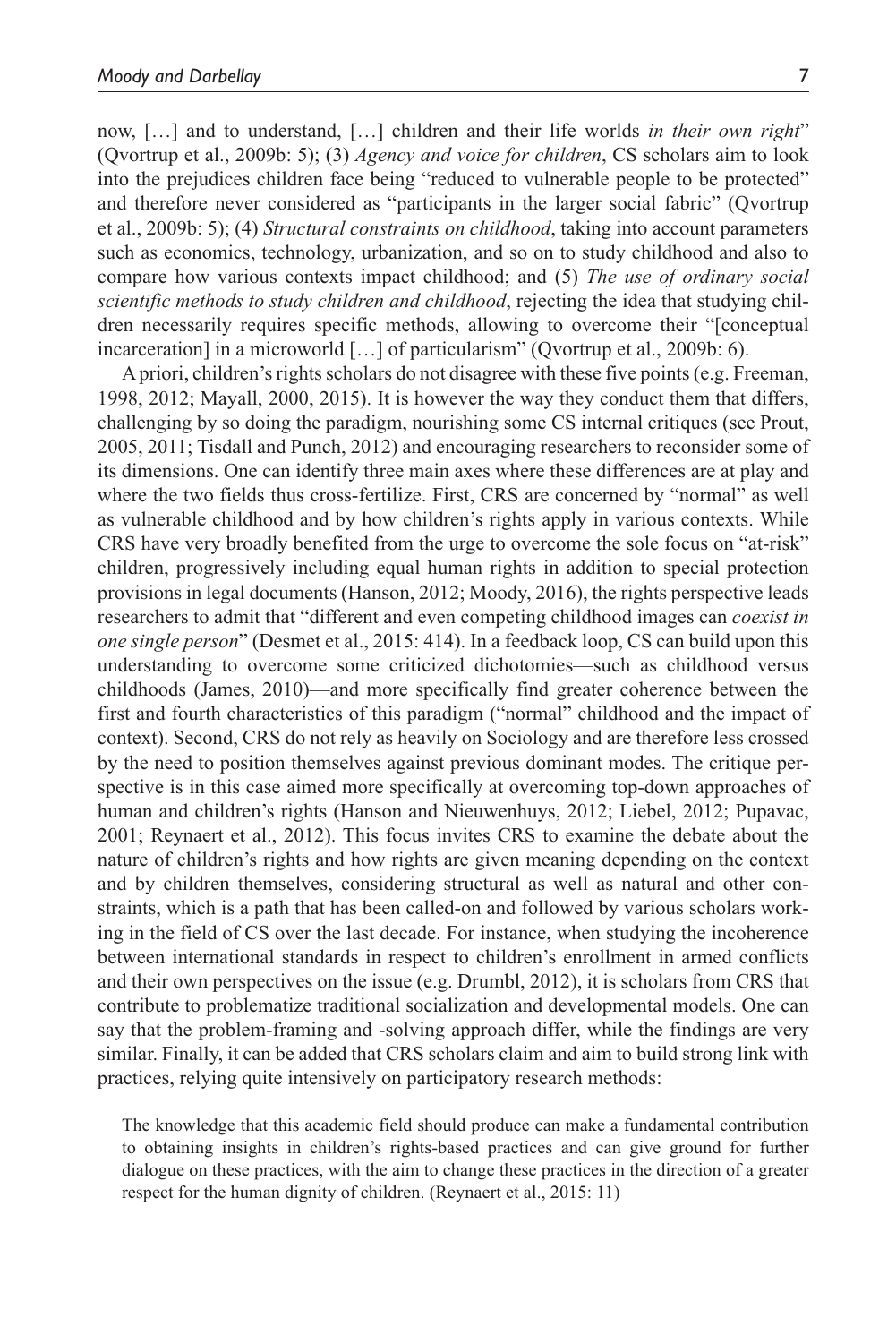Interestingly, this impact-oriented ambition, while having to a certain extent weakened the field of CRS, by placing too much attention on implementation aspects (Hanson, 2014), could be one of the ways of overcoming James' (2010) concerns about proliferation of data versus producing research contributing to the theoretical development of the field of CS (see also, Spyrou, 2017).

In sum, the main assumptions underlying these fields are relatively close, although variation and specificities can be observed. These slightly different positions highlight variations of perspectives around the objects of research, the disciplines involved to study them, and the way they are articulated.

#### *Core disciplines, research objects, and integration*

Although there is unity in the diversity of CS and CRS, their epistemological pluralism induces a marked diversity in some respects. The disciplines involved and the variation in disciplinary configurations induce important differences in the construction of hypotheses, research objects, and in the choice of methods. In both fields, one can observe a couple of *core disciplines*—from which the field originates to a large extent or which are inevitable for the study of the topic—and various related or *connected disciplines* which have engaged with the topic in a rather systematic manner.

Scholars from and out CS or the so-called "new social studies of childhood" generally recognize Sociology and Anthropology as the core disciplines of the field, grounding the study of childhood as a social construct and the relationship between structure and children's agency ("voices"; e.g. Alanen, 2010, 2011; Frønes, 1993; James and James, 2008; Mayall, 2000; Qvortrup, 2009). Many other disciplines are, however, considered as fundamental to understand childhood and the child as complex phenomena: History, Geography, Psychology, Social Policy, Law, Education, and Humanities among others. If Legal studies are of course central to the field of CRS, Psychology and Sociology are also considered as core disciplines, to scrutinize the meaning of children's rights on individual and social levels. Since children's rights cannot be reduced to rules, but are at play in processes, structures, and relations (Morrow and Pells, 2012; Reynaert et al., 2015), several other disciplines are convoked to broaden the understanding of children's rights practices, the concepts of children's rights, and children as bearers of human rights: these are notably Education, History, Anthropology, Social policy, Social work, Biology, and Medicine.

The description of these different disciplinary configurations in CS and CRS is neither exhaustive nor exclusive. It is not strictly accurate either depending on what national context and academic culture we focus on. Bühler-Niederberger (2010), for instance, shows that "although childhood sociology has always been internationally oriented, there is a variety of themes and approaches and different emphases placed on particular topics in the [ten] different countries" (p. 369; see also, Sirota, 2006). Variations also occur in a historical perspective, academics having tried to study the child as a whole before the emergence of these fields of studies—see, for instance, the progressive institutionalization of *Paedology* at the turn of the 20th century (Depaepe, 1997; Hofstetter, 2012)3—organizing hubs of knowledge in different manners. Moreover, CS and CRS have their own histories and evolve: the disciplines they convoke vary over time, which implies that their research objects and methods of investigation also change.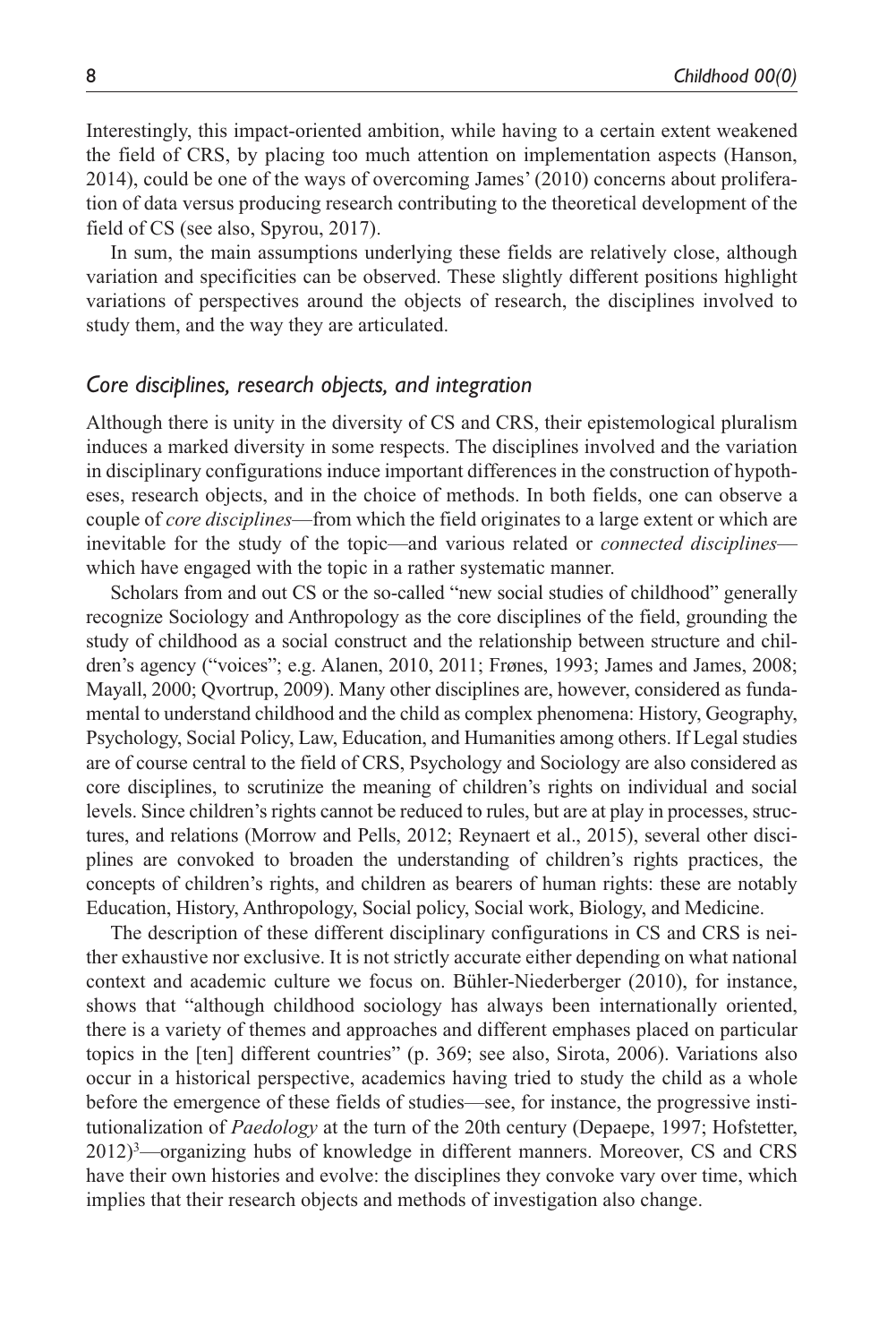See, for instance, the illustrative example Alanen (2012) gives of the oblivion of developmental psychology "the oldest among 'childhood disciplines'" (p. 419) by the Editor in Chief of *Childhood* in the 1993 Journal's first issue. To emphasize the importance of considering childhood as a social construction (vs a natural and biological fact), CS scholars tended to exclude works providing from developmental psychologists, while founding the field. This situation has of course significantly evolved; psychology is now systematically referred to as a discipline connected to CS whether in scholarly work or in teaching programs (see Qvortrup, 2009; Thorne, 2007).4 As regards CRS, scholars with a legal background also strongly oriented the way the field developed in a first place. Grounding their work on the United Nations Convention on the Rights of the Child (UNCRC) and its application in various contexts, insights from connected disciplines were mainly ancillary. Children's rights were therefore considered by some as those enshrined by international law exclusively, which was strongly criticized for failing to study the social, cultural, political, and practical meaning of children's rights notably (Alanen, 2010; Quennerstedt, 2013; Quennerstedt and Quennerstedt, 2014; Reynaert et al., 2009). A so-called "critical turn" has recently been taken (see notably Hanson and Nieuwenhuys, 2012; Reynaert et al., 2012, 2015) leading scholars to set up goals in respect to the study of children's rights as part of a wide societal and complex context, but also regarding interdisciplinary work.

Between relative autonomy, reciprocal contacts, and openness to dialogue, this dynamic tension between CS and CRS is replayed within the main endogenous publishing channels for each field of study. This is the case, for example, with the two leading academic journals in the fields: *The International Journal of Children's Rights* (Brill) and *Childhood* (Sage).<sup>5</sup> On their respective websites, they describe their aims and scope: Their research objects are clearly identifiable, although an opening to the other field of study is systematically proposed or even expected. The *International Journal of Children's Rights* states that it aims to "contribute to a greater understanding of children's rights and *their impact on the concept and development of childhood*," underlining the unavoidable links between the study of children's rights and the childhood phenomenon and the need to convoke "the insights and methodologies of all relevant disciplines" in so doing6. Comparatively, *Childhood* announces that it "publishes theoretical and empirical articles, reviews and scholarly comments on children's social relations and culture, with an emphasis on their *rights* and generational position in society,"7 highlighting the importance of understanding how their rights impact their status. The inclusion of the other field's research object is a shared strategic positioning; one of the Editor in Chief even writes "with some overlap of boards, the courses steered by the two [journals] have never threatened any collision" (Freeman, 2012: 29).

This prudent recognition of influenced areas and occasional overlapping is not strictly reproduced in each field's respective handbook. Handbooks are crucial in positioning a field or a domain by proposing systematic states of the art and extensive references (Vickery, 2000). It is thus worth noting that an inclusion strategy is in this case adopted: the Editors give a specific and defined place—in inverse symmetry—to the other field of studies. *The Palgrave Handbook of Childhood Studies* (2009) includes two chapters devoted to the rights of the child, as an object of study, and *The Routledge International Handbook of Children's Rights Studies* (2015), among the disciplinary perspectives convened, includes several chapters on the sociology of childhood or CS.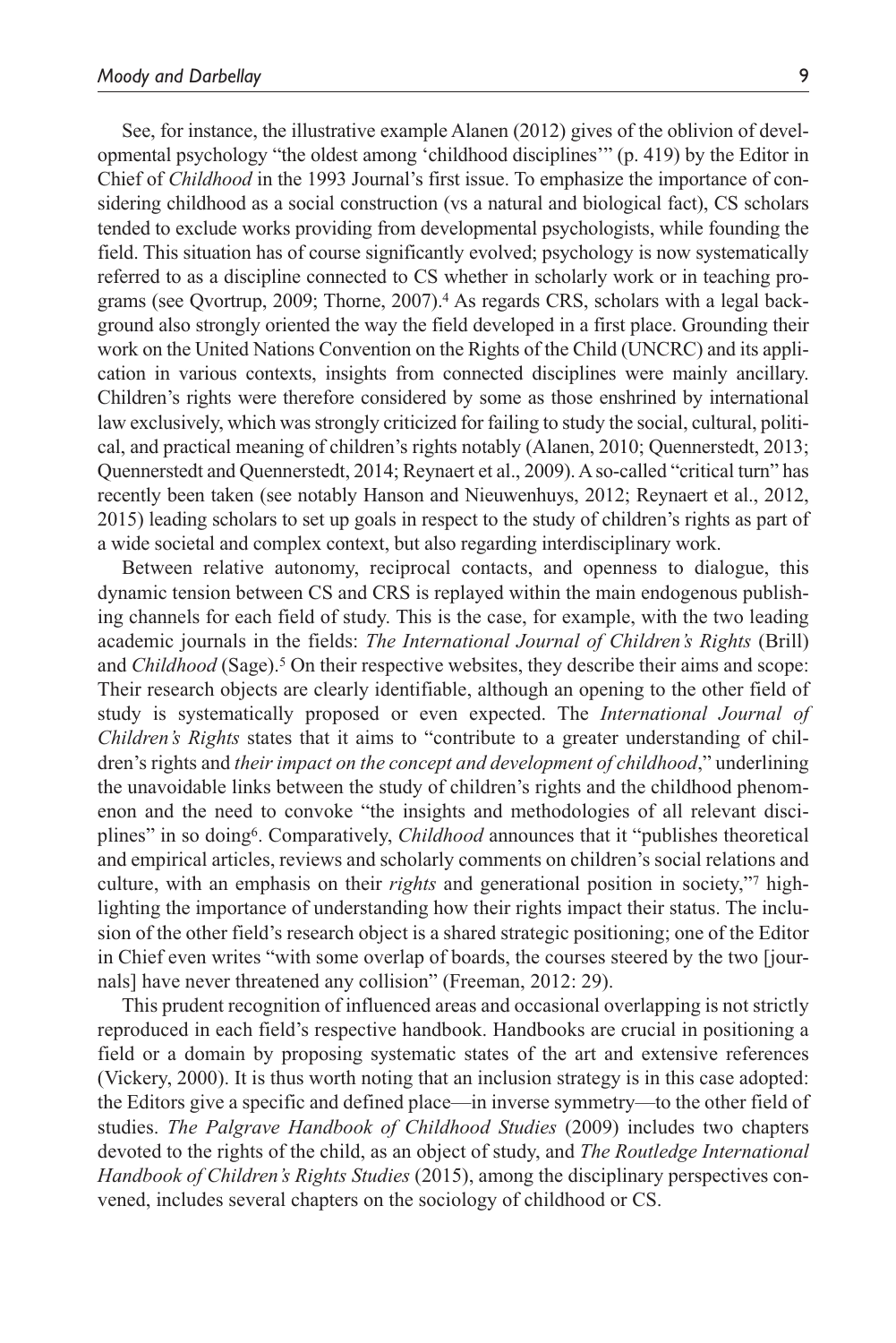The positioning of each field in respect to one another varies: From exclusion to fusion, going through intermediary stages of recognition of overlapping and mutual or reciprocal inclusion, scholars adopt different strategies according to their scientific, publication, and institutional aims. CS and CRS remain distinct while creating bridges between their aims and scope (e.g. *new paradigm of childhood*), objects of study (childhood(s), children, and their rights), multidisciplinary configurations (core and connected disciplines), and publications channels. Since these fields have permeable boundaries, interdisciplinarity is also at stake in between them in what one could call *inter-*field interdisciplinarity. This macro form of interdisciplinarity avoids radical understandings of the relations between the two fields of studies. Indeed, by recognizing the internal and legitimate diversity of each field, this scientific dialogue maintains their relative autonomy, allowing to overcome basic strategies of inclusion of one field in the other or to tackle the issues raised by the sterile opposition between fields, disciplinary ways of thinking, or institutional structures (Darbellay, 2012). It is not a matter of merging or removing boundaries between these fields of studies, but rather identifying them at the outset, as well as the openings that exist or can be created and finally confronting different points of view by crossing theories, concepts, and methods. This confrontation, in a positive, respectful, and tolerant spirit, leads to an integration between disciplinary skills to deal with the complex analysis of childhood, children, and their rights, going beyond a mere juxtaposition of disciplinary contributions to explore possible hinge points, based on a win–win model.

Finally, if dialogue between disciplines is a necessary condition for interdisciplinary work, it is insufficient insofar as this type of work requires the decompartmentalization between disciplines and the articulation/integration of their contributions into a global and systemic understanding. By identifying on what points CS and CRS diverge and converge, we broaden the areas where fruitful dialogue is or can be established. Interdisciplinary work does in this case not depend only on collaborative dynamics between various specialists. Theoretical framework articulation, around shared definitions (e.g. agency) or federating concepts (e.g. wellbeing), methods transformation, complex models of understanding building and stakeholders involvement are as many ways of wandering along the interdisciplinary gradient from a gentle form of multidisciplinarity toward interdisciplinarity and transdisciplinarity. The degrees of interaction and integration between disciplines within and beyond each field of studies remind us that there is no interdisciplinarity as such but rather various forms of interdisciplinarity that take on their full significance in specific contexts, in particular fields and topics, and according to the configurations of the necessary disciplinary skills and actors–researchers involved.

## **Conclusion**

Aiming to explore interdisciplinarity at play within and between two neighboring fields—CS and CRS—we have shown the various levels where it takes place and forms it can take. While outlining the claims for interactions between disciplines in these specific fields, we have investigated the theoretical backgrounds underlying these claims as well as their interdisciplinary nature(s). The various definitions of these fields available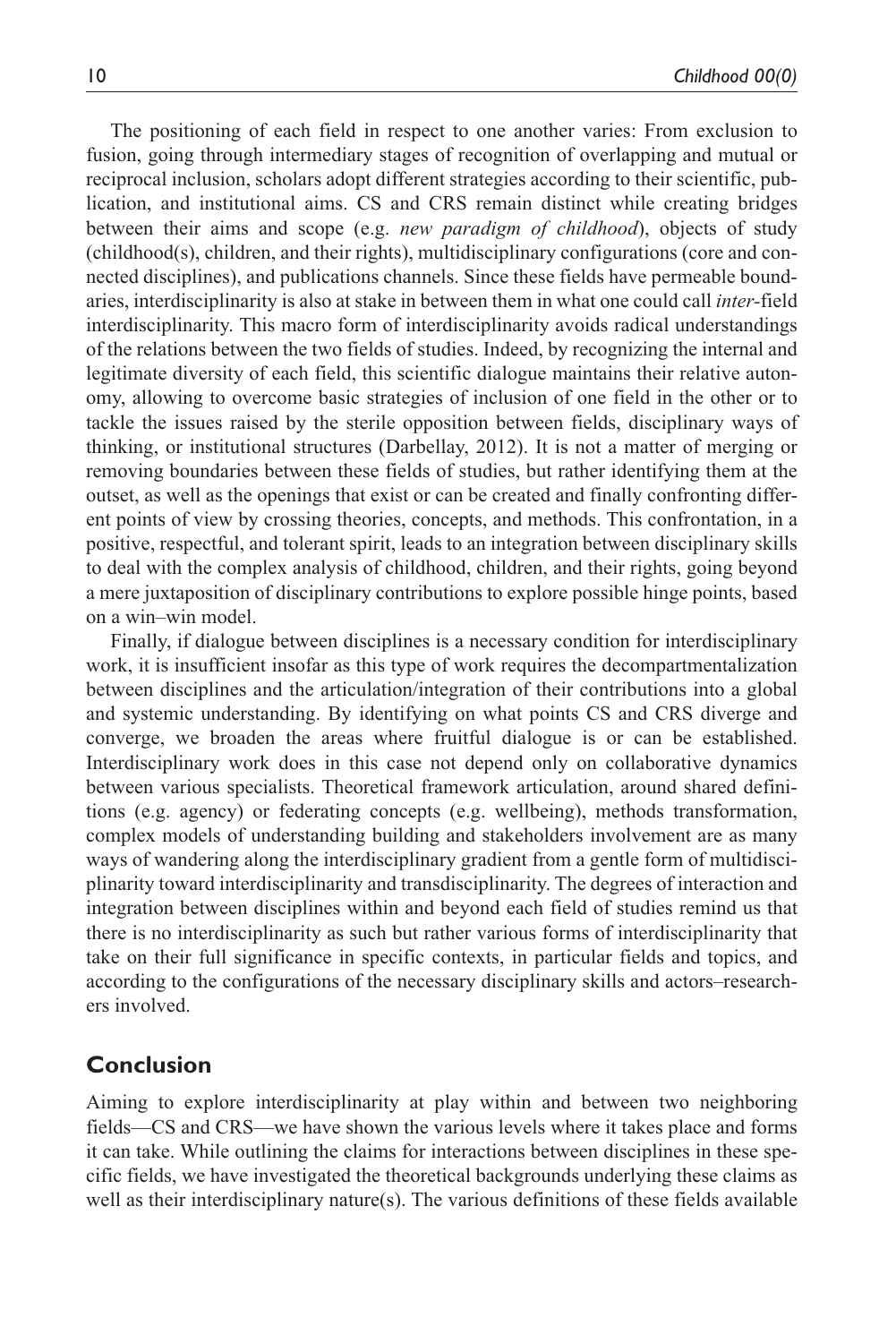in seminal texts provide us with a broader understanding of the objects of study, privileged methods, and possible modes of articulation of disciplines. This analysis has allowed us to underline the similarities and complementarities between the fields. Finally, we evoked potential exchanges between these fields, overcoming a dialogical vision or re-disciplinarizing perspectives, in order to conceive interdisciplinarity as a means of integration between various and complementary disciplinary points of view.

In order to conclude, we may add that this dialogue is not simply a matter of simple addition/accumulation of theories, concepts, or methods. On the contrary, it is the starting point for integration between the various disciplines concerned. If interdisciplinarity is a wish it must not only capitalize and build upon disciplinary skills but also give free rein to the interdisciplinary know-how that has proved its worth. It is a way of guaranteeing vertical disciplinary deepening while opening to a more horizontal interdisciplinary questioning between the disciplines. Breadth and depth could therefore be considered as complementary by CS and CRS researchers. Such an approach affects the choices of research methods, which are of course linked to the disciplines at stake but also impacted by those providing from other backgrounds. Relevant and contextualized mobilization of disciplinary knowledge, mixing of methods, reasoned borrowing and transfer of theories and concepts between disciplines, participatory openness in the research process, not only within academia but also with the stakeholders of the fields, are all means to achieve the interdisciplinary work intended but also carried out by CS and CRS researchers.

## **Declaration of Conflicting Interests**

The author(s) declared no potential conflicts of interest with respect to the research, authorship, and/or publication of this article.

## **Funding**

The author(s) received no financial support for the research, authorship, and/or publication of this article.

## **Notes**

- 1. Reality should be understood as a "nexus of interrelated phenomena that are not reducible to a single dimension" (Klein, 2001: 48).
- 2. Due allowance being made for the various definitions applied to the latter.
- 3. *Paedology*—from the Greek *pais, paidos* the child and *logos* science—was founded as a scientific field of investigation in the late 1800s. Considered as a scientific form of "child study," in opposition to previous less systematic and sophisticated forms of philosophical explorations of childhood (Hofstetter, 2012), it aimed to investigate children's development (mind and body) as well as the ordinary or normal child (versus the deviant). The ultimate goal was to "integrate into one science all the data on the child that had been gathered in various disciplines; biology, physiology, psychology, pedagogy, sociology, criminology, anthropology, history, and so on" (Depaepe, 1997: 688).
- 4. The dichotomy between the nature/biological and social/cultural aspects of childhood is still, however, being scrutinized (see Ryan, 2011).
- 5. Our focus on these journals is mainly oriented by the fact that both fields of studies and their main object of study are mentioned in the aims and scope.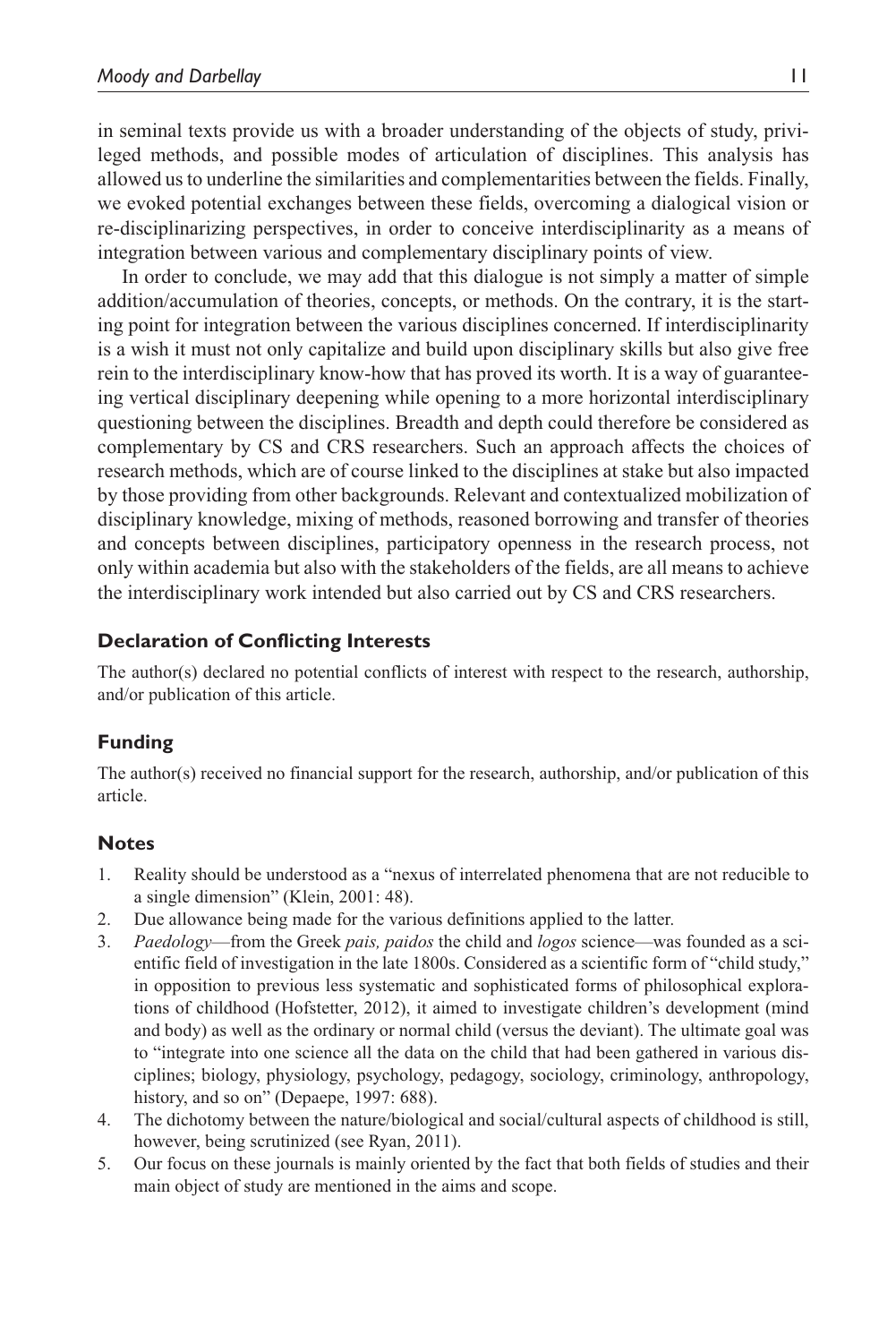- 6. See the Brill website: <http://www.brill.com/international-journal-childrens-rights>(italic is ours)
- 7. See the Sage website: <https://uk.sagepub.com/en-gb/eur/journal/childhood#aims-and-scope> (italic is ours)

#### **References**

- Aboelela SW, Larson E, Bakken S, et al. (2007) Defining interdisciplinary research: Conclusions from a critical review of the literature. *Health Services Research* 42(1): 329–346.
- Alanen L (2010) Taking children's rights seriously. *Childhood* 17: 5–8.
- Alanen L (2011) Critical childhood studies. *Childhood* 18(2): 147–150.
- Alanen L (2012) Disciplinarity, interdisciplinarity and childhood studies. *Childhood* 19(4): 419– 422.
- Alanen L (2014) Theorizing childhood. *Childhood* 21(1): 3–6.
- Alanen L (2018) Childhood studies: Conversation(s) in a conversational community. *Childhood* 25(2): 125–126.
- Alderson P (2001) Research by children. *International Journal of Social Research Methodology* 4(2): 139–153.
- Boyden J and Ennew J (1997) *Children in Focus: A Manual for Participatory Research with Children*. Stockholm: Save the Children Sweden.
- Bühler-Niederberger D (2010) Childhood sociology in ten countries: Current outcomes and future directions. *Current Sociology* 58: 369–384.
- Carnevale FA, Campbell A, Collin-Vezina D, et al. (2015) Interdisciplinary studies of childhood ethics: Developing a new field of inquiry. *Children & Society* 29: 511–523.
- Christensen PM and James A (2008) *Research with Children: Perspectives and Practices*, 2nd edn. London: Routledge.
- Darbellay F (2005) *Interdisciplinarité et transdisciplinarité en analyse des discours complexité des textes, intertextualité et Transtextualité*. Genève: Slatkine.
- Darbellay F (2012) The circulation of knowledge as an interdisciplinary process: Travelling concepts, analogies and metaphors. *Issues in Integrative Studies* 30: 1–18.
- Darbellay F (2014) Où vont les studies ? Interdisciplinarité, transformation disciplinaire et pensée dialogique. *Questions de Communication* 25: 173–186.
- Darbellay F (2015) Rethinking inter- and transdisciplinarity: Undisciplined knowledge and the emergence of a new thought style. *Futures* 65: 163–174.
- Dekker JJH (2009) Children at risk in history: A story of expansion. *Paedagogica Historica: International Journal of the History of Education* 45(1): 17–36.
- Depaepe M (1997) The heyday of paedology in Belgium (1899–1914): A positivistic dream that did not materialize. *International Journal of Educational Research* 27(8): 687–698.
- Desmet E, Lembrechts S, Reynaert D, et al. (2015) Conclusions towards a field of critical children's rights studies. In: Vandenhole W, Desmet E and Reynaert D (eds) *Routledge International Handbook of Children's Rights Studies*. London: Routledge, pp. 412–429.
- Drumbl MA (2012) *Reimagining Child Soldiers in International Law and Policy*. Oxford: Oxford University Press.
- Frønes I (1993) Changing childhood. *Childhood* 1(1): 1–2.
- Freeman M (1998) The sociology of childhood and children's rights. *International Journal of Children's Rights* 6(4): 433–444.
- Freeman M (2012) Towards a sociology of children's rights. In: Freeman M (ed.) *Law and Childhood Studies: Current Legal Issues*. Oxford: Oxford University Press, pp. 29–38.
- Hanson K (2012) Schools of thought in chidren's rights. In: Liebel M (ed.) *Children's Rights from Below: Cross-Cultural Perspectives*. Basingstoke: Palgrave Macmillan, pp. 63–79.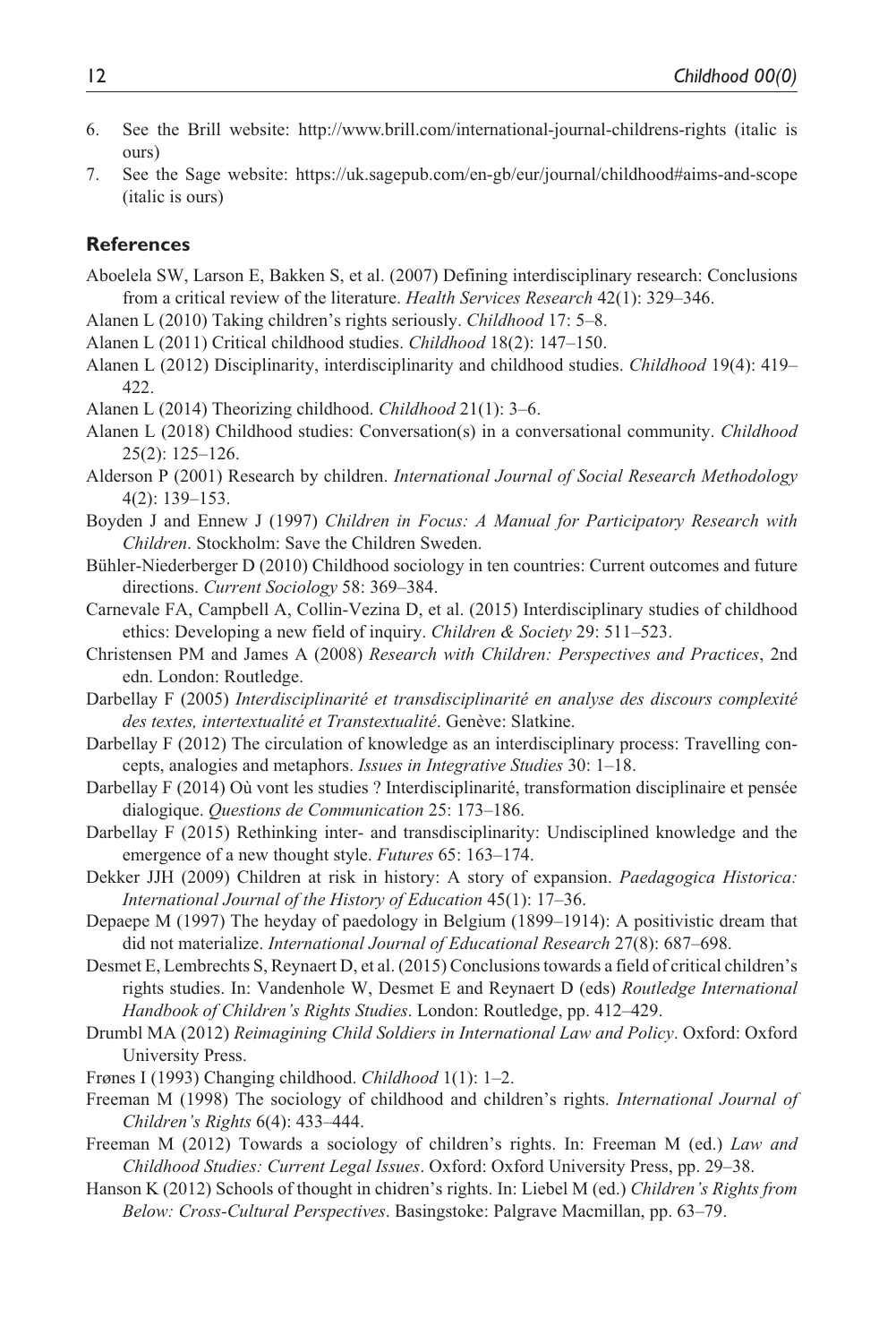- Hanson K (2014) 'Killed by charity'—Towards interdisciplinary children's rights studies. *Childhood* 21(4): 441–446.
- Hanson K and Nieuwenhuys O (2012) Living rights, social justice, translations. In: Hanson K and Nieuwenhuys O (eds) *Reconceptualizing Children's Rights in International Development: Living Rights, Social Justice, Translations*. Cambridge: University Press, pp. 3–13.
- Hofstetter R (2012) La transformation de l'enfant en écolier (du 19e au milieu du 20e siècle): les "eurêkas" des sciences de l'homme naissantes, entre scientisme et romantisme: un "naturalisme" de l'enfance. *Paedagogica Historica* 48(1): 31–50.
- Huutoniemi K, Klein JT, Bruun H, et al. (2010) Analyzing interdisciplinarity: Typology and indicators. *Research Policy* 39(1): 79–88.
- James A and James A (2008) *Key Concepts in Childhood Studies*. London: SAGE.
- James A and Prout A (1997) *Constructing and Reconstructing Childhood Contemporary Issues in the Sociological Study of Childhood*. London: Routledge.
- James AL (2010) Competition or integration? The next step in childhood studies. *Childhood* 17(4): 485–499.
- Klein JT (1990) *Interdisciplinarity: History, Theory and Practice*. Detroit, MI: Wayne State University Press.
- Klein JT (2001) Interdisciplinarity and the prospect of complexity: The tests of theory. *Issues in Integrative Studies* 19: 43–57.
- Klein JT (2004) Interdisciplinarity and complexity: An evolving relationship. *Emergence: Complexity and Organization* 6(1–2): 2–10.
- Liebel M (ed.) (2012) *Children's Rights from below: Cross-cultural Perspectives*. Basingstoke: Palgrave Macmillan.
- Lundy L and McEvoy L (2011) Children's rights and research processes: Assisting children to (in) formed views. *Childhood* 19(1): 129–144.
- Mayall B (2000) The sociology of childhood in relation to children's rights. *The International Journal of Children's Rights* 8(3): 243–259.
- Mayall B (2015) The sociology of childhood and children's rights. In: Vandenhole W, Desmet E and Reynaert D (eds) *Routledge International Handbook of Children's Rights Studies*. London: Routledge, pp. 77–93.
- Melton GB, Ben-Arieh A, Cashmore J, et al. (eds) (2014) *The SAGE Handbook of Child Research*, 1st edn. London: SAGE.
- Moody Z (2014) Transnational treaties on children's rights: Norm building and circulation in the 20th century. *Paedagogica Historica: International Journal of the History of Education* 50(1): 151–164.
- Moody Z (2016) *Les droits de l'enfant: genèse, institutionnalisation et diffusion (1924-1989)*. Neuchâtel: Éditions Alphil.
- Morin E and Le Moigne J-P (1999) *L'intelligence de la complexité*. Paris: L'Harmattan.
- Morin E and Piattelli-Palmarini M (1983) L'unité de l'homme comme fondement et approche interdisciplinaire. In: Apostel L, Benoist J-M, Bottomore TB, et al. (eds) *Interdisciplinarité et sciences humaines*, vol. 1. Paris: UNESCO, pp. 191–215.
- Morrow V and Pells K (2012) Integrating children's human rights and child poverty debates: examples from young lives in Ethiopia and India. *Sociology* 46(5): 906–920.
- Nieuwenhuys O (2008) The ethics of children's rights. *Childhood* 15: 4–11.
- Piaget J (1972) Épistémologie des relations interdisciplinaires. In: Apostel L, Berger G, Briggs A, et al. (eds) *L'interdisciplinarité: Problèmes d'enseignement et de recherche dans les universités*. Paris: OCDE, pp. 131–144.
- Prout A (2005) *The Future of Childhood: Toward an Interdisciplinary Study of Childhood*. London: RoutledgeFalmer.